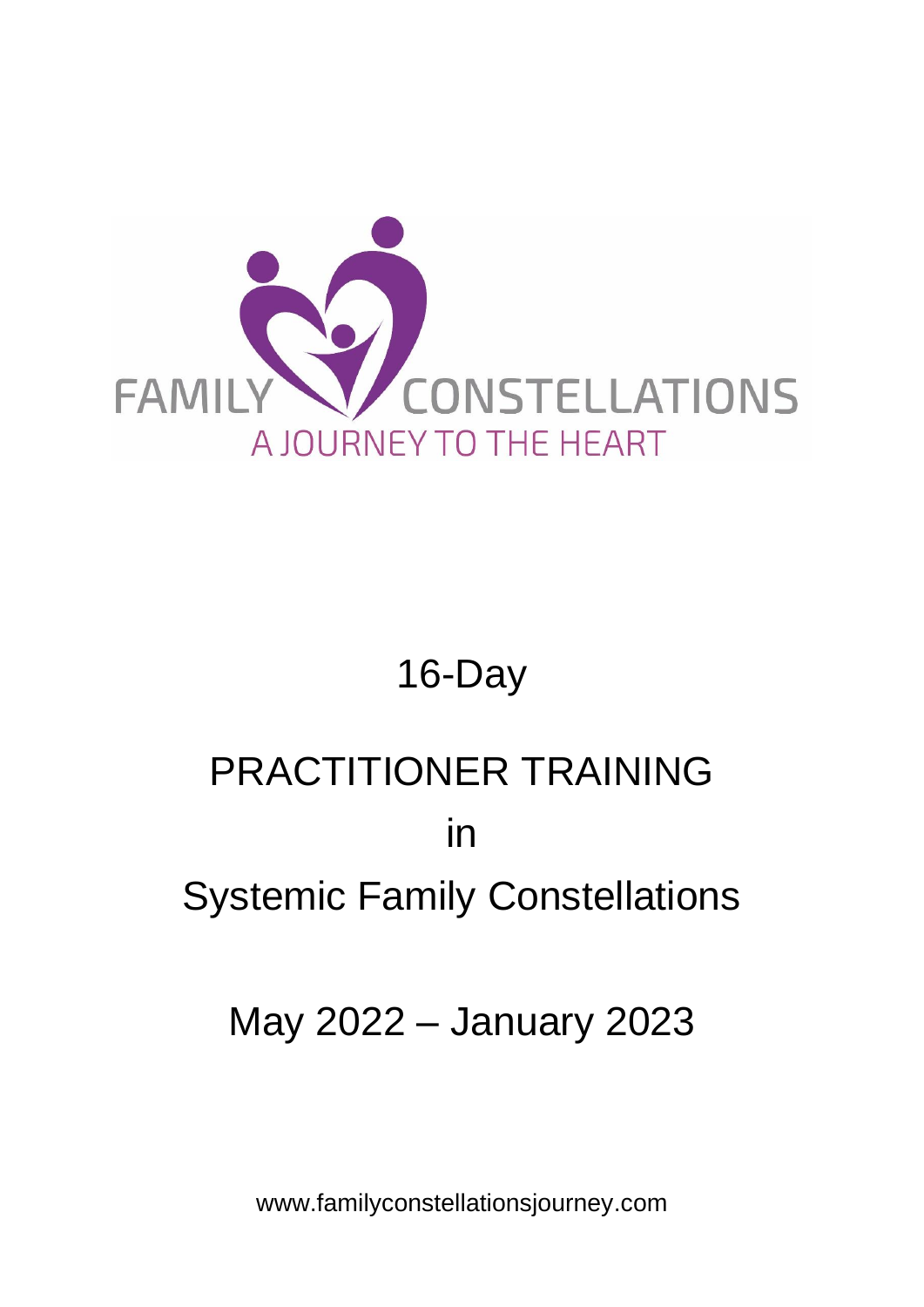

## Course Structure and Dates

## **The Training will be structured in the following way and include:**

- 16 days of training, including 5 Supervised Practice
- 3 one-to-one Personal Practice Supervision Support sessions either via Skype or in person (60 minutes each)
- 2 free representative places at one of Marilene's constellation workshops

#### **Times:**

- Fridays 11am 6pm
- Saturdays 10am 6pm

#### **Dates for 2022-23**

| Module 1 | MAY 6/7 2022           |
|----------|------------------------|
| Module 2 | JUNE 10/11 2022        |
| Module 3 | <b>JULY 15/16 2022</b> |
| Module 4 | SEPT 9/10 2022         |
| Module 5 | OCT 7/8 2022           |
| Module 6 | NOV 4/5 2022           |
| Module 7 | DEC 2/3 2022           |
| Module 8 | JAN 13/14 2023         |

**The Practitioner Family Constellations Training is open to everyone who has completed our Foundation Training, or equivalent**. We are always happy to welcome students who have done their foundation training elsewhere.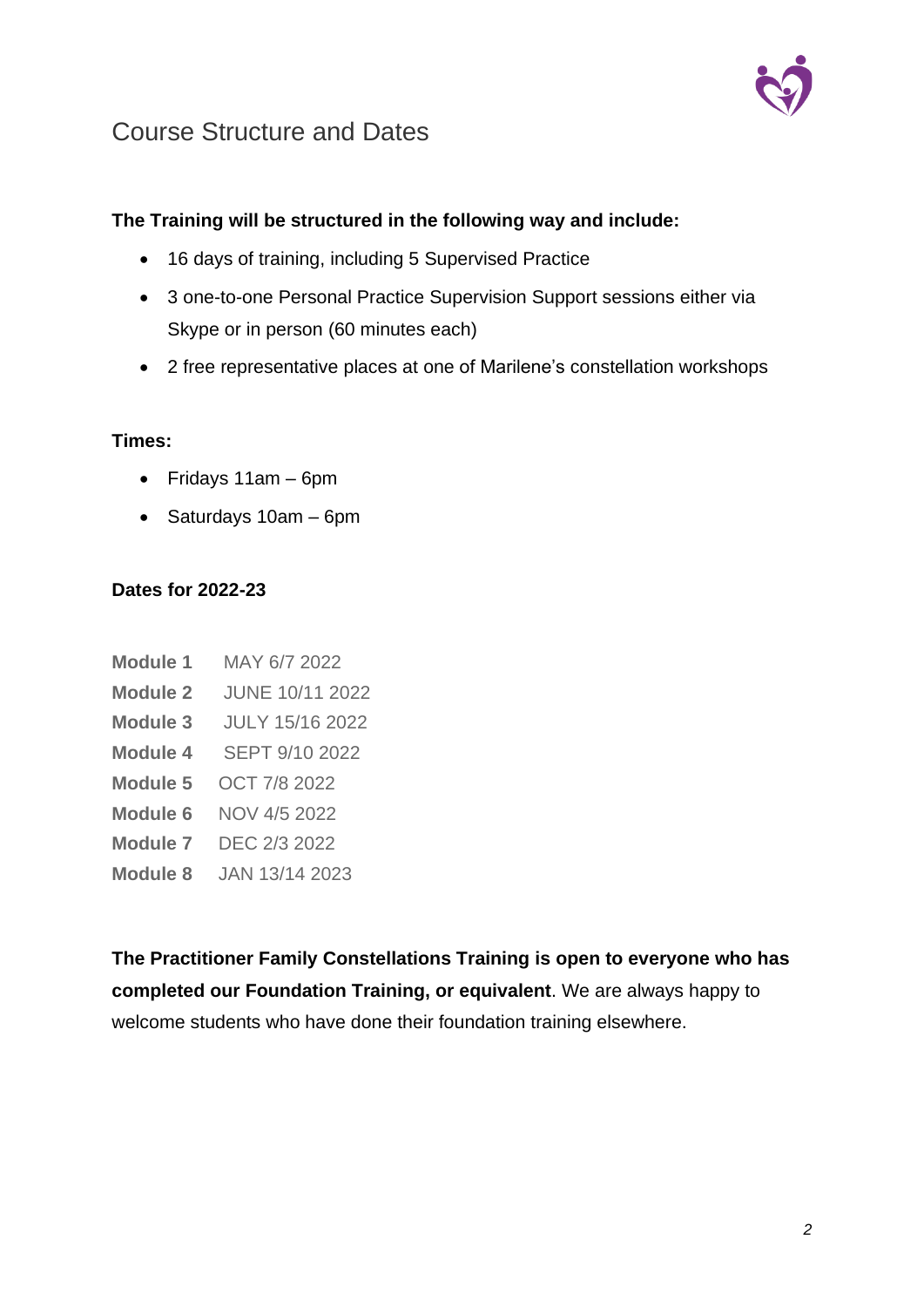

This Training will be taught using systemic principles in the context of group constellation work and expanding on the principles laid out in the Foundation Training. There is also a great emphasis on getting practical, with 5 practical supervised training days where participants run their own constellations under supervision.

#### **On this journey with us you will have the opportunity to**

- learn in a small group
- receive personal support through one-to-one sessions
- practice family constellations through application of what has been taught
- experiential learning through time for your own development and personal work
- develop both personally and professionally
- be supported through supervision while starting out and facilitating group constellations

#### **Aim**

- deepening the understanding of the orders of love
- application of the orders of love and the systemic thinking in the context of group constellations
- to develop sound practitioners of this work
- to facilitate a personal and professional but most importantly enriching journey through our teaching

#### **Why us?**

- we are extremely passionate about systemic family constellations work
- we want to empower others by passing on what's been a transformative journey for ourselves, our families and our working life
- we are committed to a world that communicates from an open heart
- we come from a place of integrated family systems and it is our heart's desire to make this work more widely available
- we believe in learning in a small group, so we have enough time for attention to the individual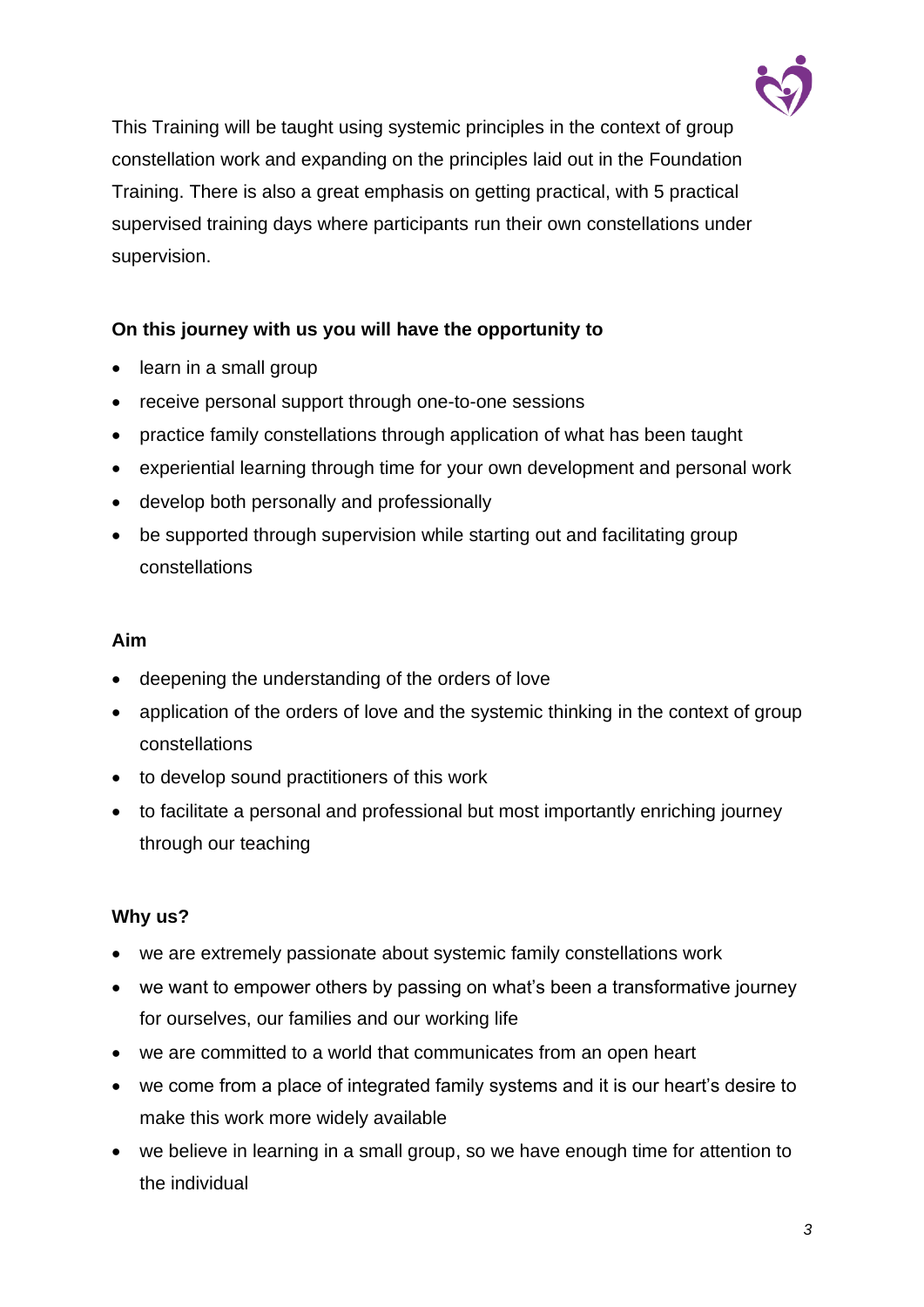

## How this Training was born

This course has been born out of a deep love for this work and a vision of life where we meet and communicate with people from the heart. Although this training is deeply embedded in the knowledge that has been passed down to us through Bert Hellinger and all our other beautiful teachers, it has our own energy woven into it with the aim to support all of our participants to internalise the teachings and then create their own unique application thereof – one that expresses them as a unique human being.

It is with much gratitude to all teachers, who have passed on their commitment and knowledge of this work.

A very special thank you goes to two of my colleagues who have very generously supported me in my vision and helped develop this training.

- Sandra Disteli [\(www.sandradisteli.ch](http://www.sandradisteli.ch/) ) has been instrumental in the early stages of developing this course by helping me deepen my vision and being there all the way in the creation of the Journey to the Heart Foundation Training.
- Louise Nicholl [\(www.louisenicholl.com\)](http://www.louisenicholl.com/) has been of immense support in the final stages of the creation of the training. She has helped me get structured and helped put the curriculum into a meaningful order. Louise taught two modules on the first foundation course.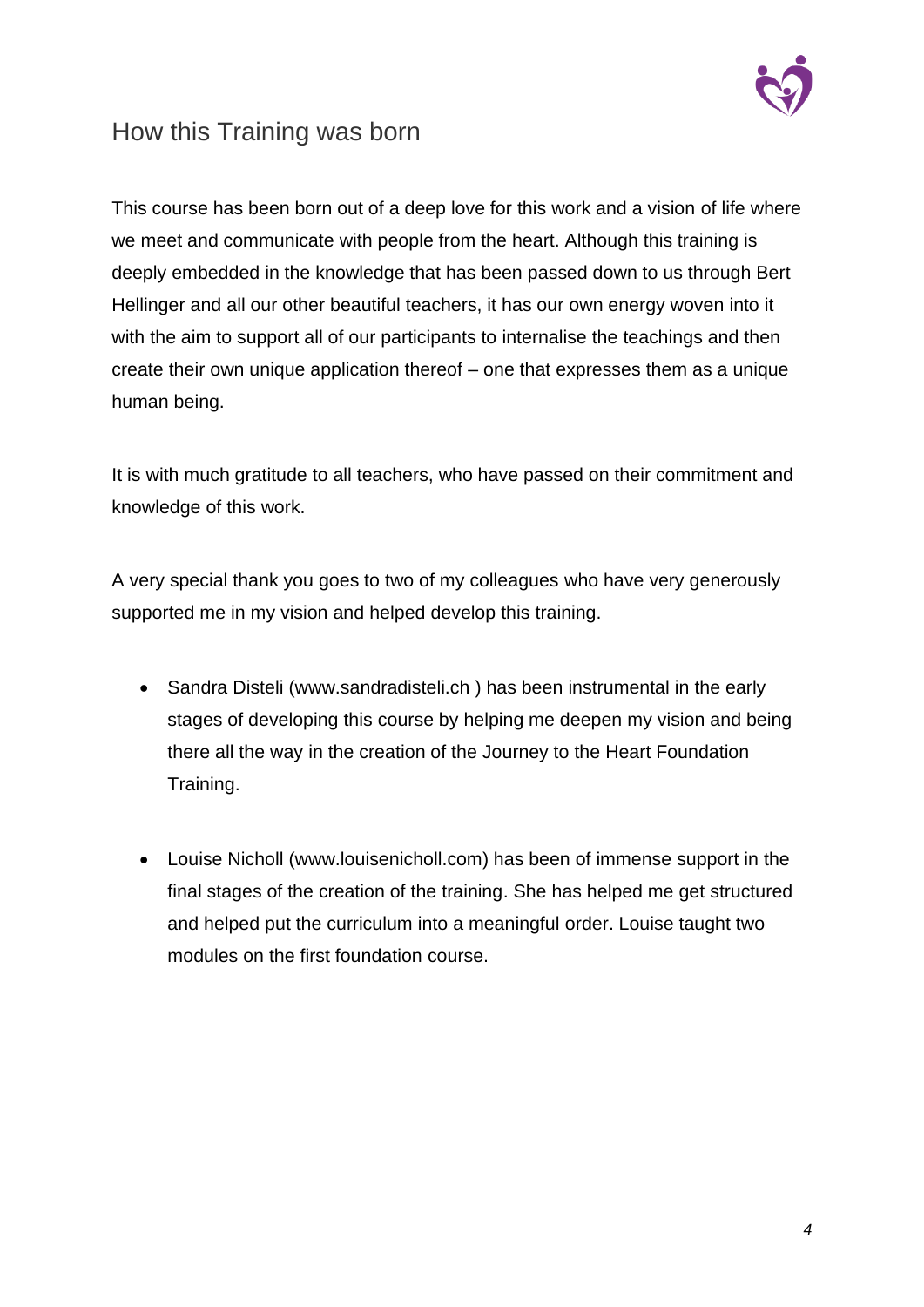

## Brief Training Overview

Based on our belief that being a good practitioner is about a combination of knowledge, skills and experience, the Practitioner Training will take participants through a journey covering the topics below.

## **Knowledge**

- Trauma
- Symptoms and Illness patterns
- Adult Relationships, Couples and Intimacy
- Soul Purpose
- Victim and Perpetrator (incest, abuse)
- Working with different Types of constellations
- History matters: Racial and cultural implications, group fates

#### **Skills**

- Learning to understand, trust and work with a phenomenological approach
- Holding groups in a trusted and safe way
- Working with the Knowing Field
- The importance of communicating with the language that touches the soul
- Communicating without words and 'reading' constellations
- Moving into our heart space
- Venturing beyond the family into other fields

#### **Experience**

- A majority of the learning journey will be experiential, giving time to internalise the movements and orders of this work
- We value all the experiences that participants bring to their learning journey

This list is not exhaustive and all of the above will be passed on through a mixture of teaching, personal work, exercises and supervised practice.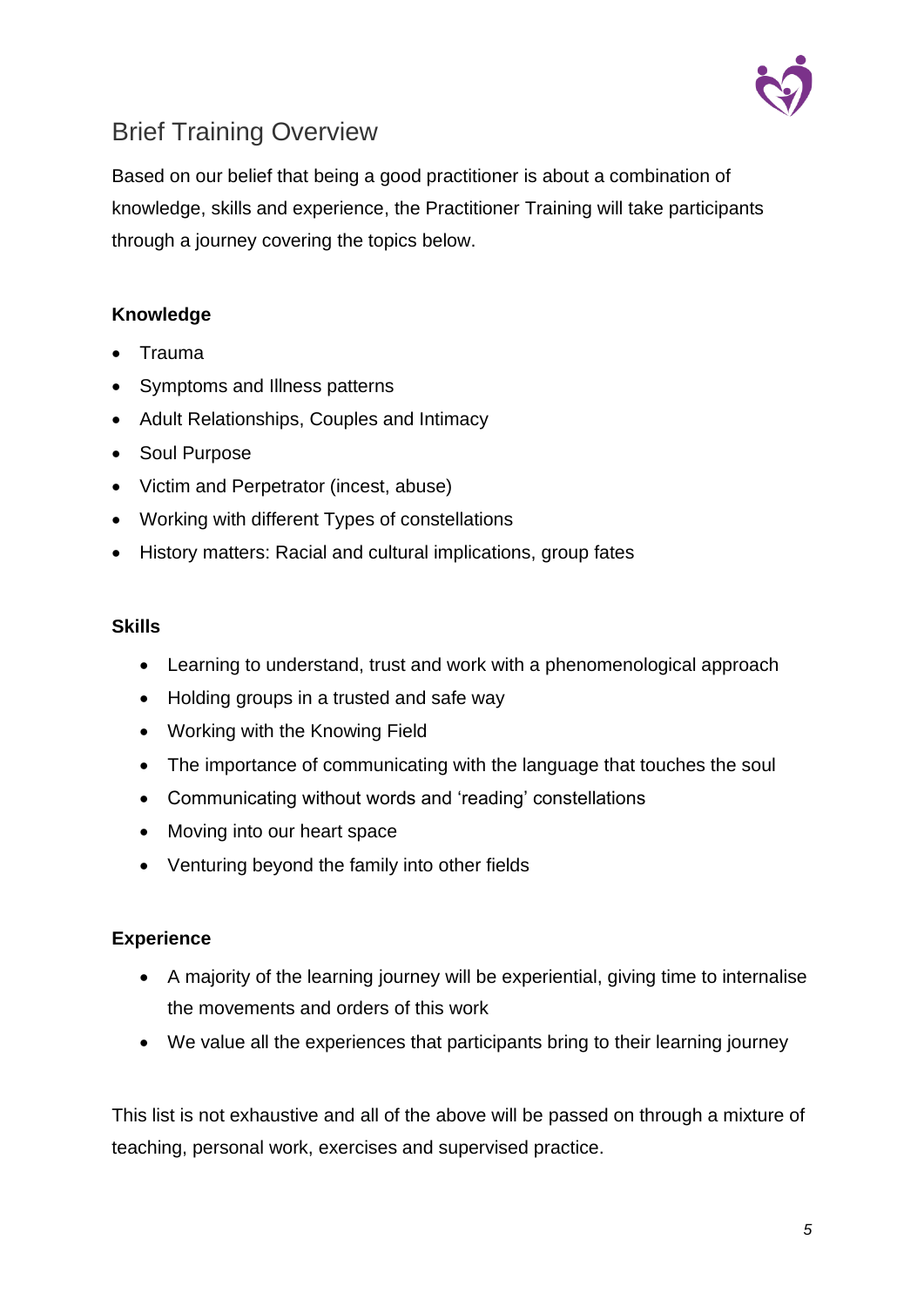

Adaptability is so important, and we thus allow ourselves the right to adjust the content of the course to meet the needs of the participants.

Venue

Bagshot, Surrey

## **Travelling to Bagshot**

By car: Bagshot is well located for those travelling by car with access to the M3 (junction 3) and a 25-minute journey from the M4 (junction 10) There is free parking outside the venue.

By Train: We are a 10-15-minute drive from Sunningdale station (direct line to London). There are taxis available at Sunningdale station (Atlas Cars).

Traveling from abroad: Bagshot is a 35-minute drive from London Heathrow (traffic permitting). A taxi journey costs about £35 (if you arrange pick up from Atlas Cars, our local taxi company on 0044 1344 874874).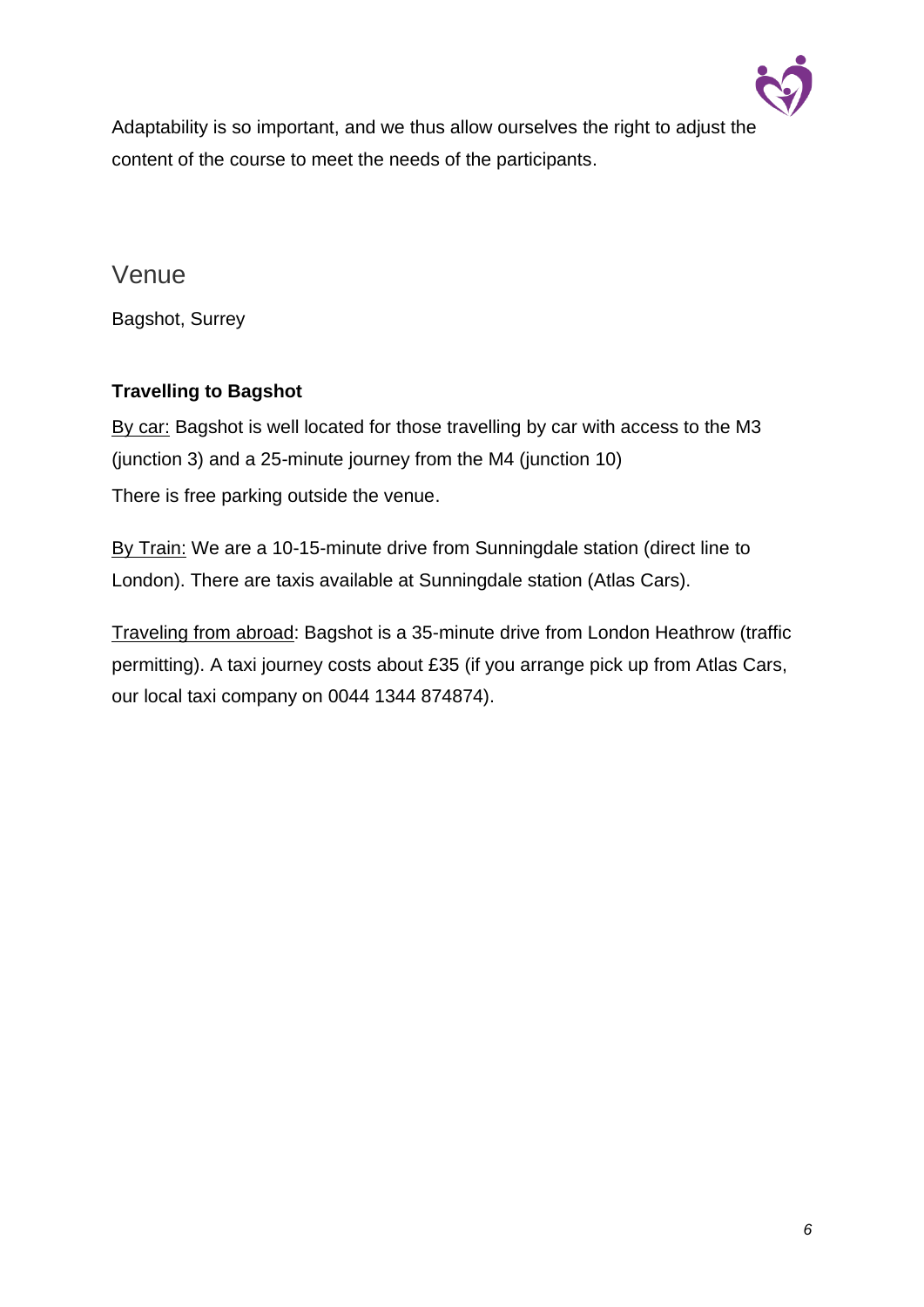

## Who are the facilitators?

The training will be facilitated by Marilene Metzler.

**Marilene** originally qualified as a homeopath in 1998. Alongside her private practice Marilene also worked as a lecturer, module leader and supervisor on the BSc(Hons) Homeopathy degree course at Thames Valley University.

Marilene's family first encountered family constellations in her childhood and she fell in love with the power of this work when she first attended a workshop in 2002. From then she attended regular workshops, but it was only in 2007 that she started formally training in it. Following 2 years of training, Marilene was the support practitioner for the CSC training for 3 years. Marilene has attended numerous workshops and training days with renowned practitioners in the UK and Switzerland. Filled with a deep yearning to pass this knowledge on, Marilene has worked towards the vision of this training program since the early 2018. For more details about Marilene see [www.SOULUTIONSfocused.co.uk](file:///C:/Users/maril/Dropbox/FND%202020-21/www.SOULUTIONSfocused.co.uk)

## Payment and fee

The full fee for the Professional Training is £2195

Early bird fee is £1795 for those who pay their deposit by 28 February 2022.

A £400 deposit is needed to secure your place. This deposit becomes nonrefundable 2 weeks after your informal chat with Marilene following your formal application.

### **There are 2 options to pay the remainder of the course fees:**

- 1. OPTION 1: Payments made in one go BEFORE the start of the first module receive a £50 reduction in fees.
- 2. OPTION 2: a further £300 is due BEFORE the start of the first module. The remainder of the fees can be paid in 4 equal monthly payments, starting on  $1<sup>st</sup>$ June 2022.